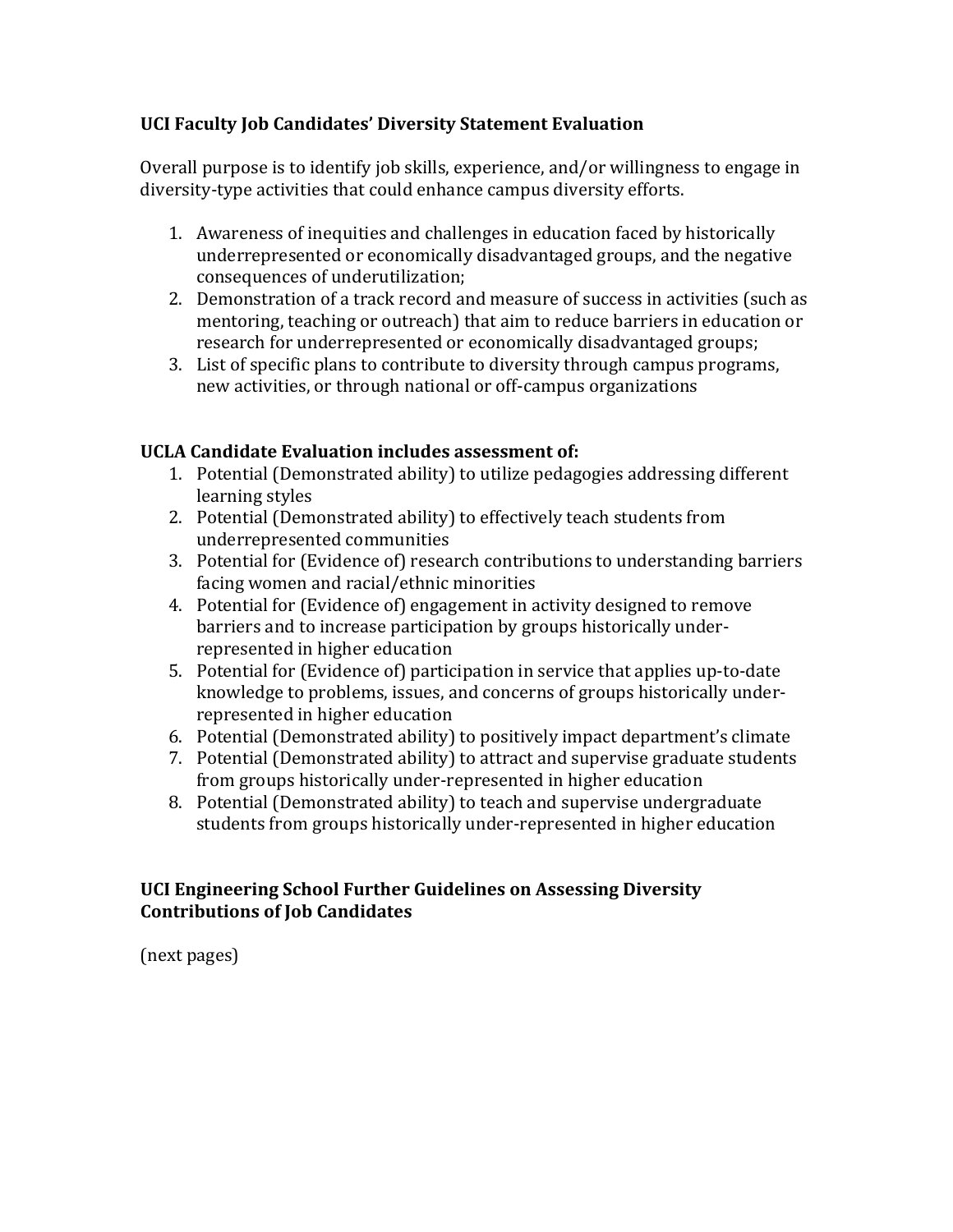# Rubric to Assess Candidate Contributions to Diversity, Equity, and Inclusion

## **Knowledge about Diversity, Equity, and Inclusion**

à,

| $1 - 2$ | • Little expressed knowledge of, or experience with, dimensions of diversity that result from different identities.<br>Defines diversity only in terms of different areas of study or different nationalities, but doesn't discuss gender or<br>ethnicity/race. Discusses diversity in vague terms, such as "diversity is important for science." May state having<br>had little experience with these issues because of lack of exposure, but then does not provide any evidence of<br>having informed themselves. Or may discount the importance of diversity. |  |  |  |  |  |  |
|---------|------------------------------------------------------------------------------------------------------------------------------------------------------------------------------------------------------------------------------------------------------------------------------------------------------------------------------------------------------------------------------------------------------------------------------------------------------------------------------------------------------------------------------------------------------------------|--|--|--|--|--|--|
|         | • Little demonstrated understanding of demographic data related to diversity in higher education or in their<br>discipline. May use vague statements such as "the field of Engineering definitely needs morewomen."                                                                                                                                                                                                                                                                                                                                              |  |  |  |  |  |  |
|         | . Seems uncomfortable discussing diversity-related issues. May state that he or she "just hasn't had much of a<br>chance to think about these issues yet."                                                                                                                                                                                                                                                                                                                                                                                                       |  |  |  |  |  |  |
|         | • Seems not to be aware of, or understand the personal challenges that underrepresented individuals face<br>in academia, or feel any personal responsibility for helping to eliminate barriers. For example, may state that<br>it's better not to have outreach or affinity groups aimed at underrepresented individuals because it keeps<br>them separate from everyone else, or will make them feel less valued.                                                                                                                                               |  |  |  |  |  |  |
| 3       | • Individuals receiving a rating of "3" in the "Knowledge" dimension will likely show aspects of both "1-2" and<br>"4-5" ratings. For example, they may express little understanding of demographic data related to diversity, and<br>have less experience and interest in dimensions of diversity. However, they may show a strong understanding of<br>challenges faced by individuals who are underrepresented, the need to eliminate barriers, and be comfortable<br>discussing diversity-related issues.                                                     |  |  |  |  |  |  |
| 4 - 5   | • Clear knowledge of, experience with, and interest in dimensions of diversity that result from different identities,<br>such as ethnic, socioeconomic, racial, gender, sexual orientation, disability, and cultural differences. This<br>understanding can result from personal experiences as well as an investment in learning about the experiences of<br>those with identities different from their own.                                                                                                                                                    |  |  |  |  |  |  |
|         | • Is aware of demographic data related to diversity in higher education. Discusses the underrepresentation of<br>many groups and the consequences for higher education or for the discipline.                                                                                                                                                                                                                                                                                                                                                                    |  |  |  |  |  |  |
|         | • Comfortable discussing diversity-related issues (including distinctions and connections between diversity,<br>equity, and inclusion), both in writing, and in a job talk session and one-on-one meetings with students, staff, and<br>faculty.                                                                                                                                                                                                                                                                                                                 |  |  |  |  |  |  |
|         | . Understands the challenges faced by underrepresented individuals, and the need for all students and faculty to<br>work to identify and eliminate barriers to their full and equitable participation and advancement.                                                                                                                                                                                                                                                                                                                                           |  |  |  |  |  |  |
|         | . Discusses diversity, equity, and inclusion as core values that every faculty member should actively contribute to<br>advancing.                                                                                                                                                                                                                                                                                                                                                                                                                                |  |  |  |  |  |  |
|         | Track Record in Advancing Diversity, Equity, and Inclusion                                                                                                                                                                                                                                                                                                                                                                                                                                                                                                       |  |  |  |  |  |  |
| $1 - 2$ | • Participated in no specific activities, or only one or two limited activities (limited in terms of time, investment,<br>or role).                                                                                                                                                                                                                                                                                                                                                                                                                              |  |  |  |  |  |  |
|         | . Only mentions activities that are already the expectation of faculty as evidence of commitment and<br>involvement (for example, "I always invite and welcome students from all backgrounds to participate in my<br>research lab, and in fact have mentored several women." Mentoring women scientists may be an important part<br>of an established track record but it would be less significant if it were one of the only activities undertaken and it<br>wasn't clear that the candidate actively conducted outreach to encourage women to join thelab.    |  |  |  |  |  |  |
|         | • Descriptions of activities are brief, vague, or describe being involved only peripherally. Or the only activities<br>were oriented toward informing oneself (for example, attended a workshop at a conference).                                                                                                                                                                                                                                                                                                                                                |  |  |  |  |  |  |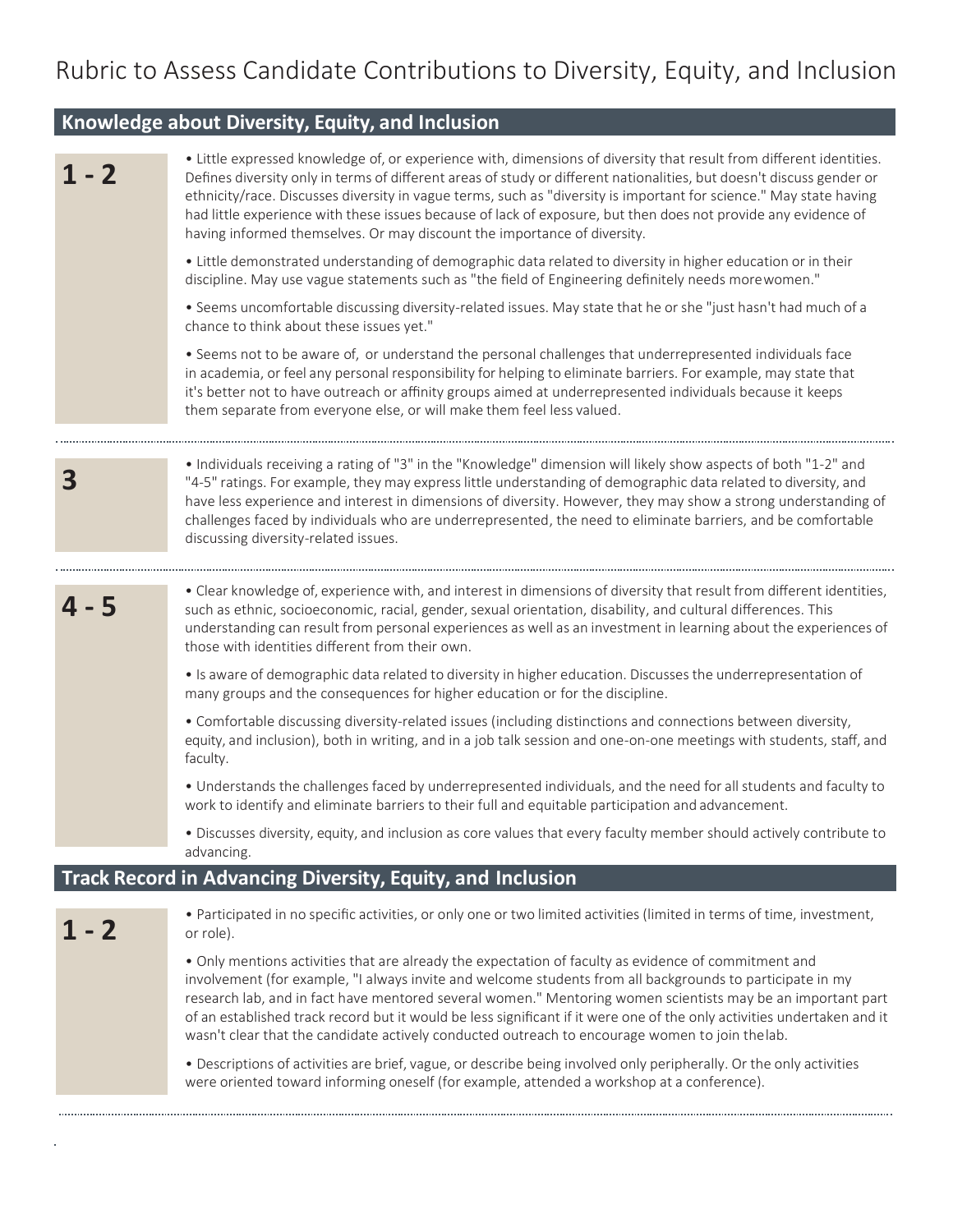|         | • May have participated extensively in a single activity. Less clear that there is an established track record.                                                                                                                                                                                                                                                                                                                                                                                                                                                                          |  |  |  |  |  |  |  |
|---------|------------------------------------------------------------------------------------------------------------------------------------------------------------------------------------------------------------------------------------------------------------------------------------------------------------------------------------------------------------------------------------------------------------------------------------------------------------------------------------------------------------------------------------------------------------------------------------------|--|--|--|--|--|--|--|
| 3       | • Limited participation at the periphery in numerous activities, or participation in only one area, such as their<br>research to the exclusion of teaching and service.                                                                                                                                                                                                                                                                                                                                                                                                                  |  |  |  |  |  |  |  |
|         | . In describing mentoring of underrepresented students, mentions specific strategies used for effective<br>mentoring, or awareness of the barriers underrepresented students face and how to incorporate the ideas into<br>their mentoring                                                                                                                                                                                                                                                                                                                                               |  |  |  |  |  |  |  |
|         | • Membership in a student or professional organization that supports underrepresented individuals                                                                                                                                                                                                                                                                                                                                                                                                                                                                                        |  |  |  |  |  |  |  |
| - 5     | . Describes multiple activities in depth with detailed information about both their role in the activities and the<br>outcomes. Activities may span research, teaching and service, and could include applying their research skills or<br>expertise to investigating diversity, equity and inclusion.                                                                                                                                                                                                                                                                                   |  |  |  |  |  |  |  |
|         | • Consistent track record that spans multiple years (for example, applicants for assistant professor positions can<br>describe activities undertaken or participated in as an undergraduate, graduate student and postdoctoral<br>scholar)                                                                                                                                                                                                                                                                                                                                               |  |  |  |  |  |  |  |
|         | • Roles taken were significant and appropriate for career stage (e.g., a candidate who is already an assistant<br>professor may have developed and tested pedagogy for an inclusive classroom and learning environment, while a<br>current graduate student may have volunteered for an extended period of time for an organization or group that<br>seeks to increase the representation of underrepresented groups in science).                                                                                                                                                        |  |  |  |  |  |  |  |
|         | • Organized or spoken at workshops or other events (depending on career stage) aimed at increasing others'<br>understanding of diversity, equity, and inclusion as one aspect of their track record.                                                                                                                                                                                                                                                                                                                                                                                     |  |  |  |  |  |  |  |
|         | • Served as a leader in a student or professional organization that supports underrepresented individuals                                                                                                                                                                                                                                                                                                                                                                                                                                                                                |  |  |  |  |  |  |  |
|         |                                                                                                                                                                                                                                                                                                                                                                                                                                                                                                                                                                                          |  |  |  |  |  |  |  |
|         | <b>Plans for Advancing Diversity, Equity, and Inclusion</b>                                                                                                                                                                                                                                                                                                                                                                                                                                                                                                                              |  |  |  |  |  |  |  |
| $1 - 2$ | . Vague or no statements about what they would do if hired by UCI. May even feel doing so would be the<br>responsibility of someone else.                                                                                                                                                                                                                                                                                                                                                                                                                                                |  |  |  |  |  |  |  |
|         | . Describes only activities that are already the expectation of UCI faculty (mentoring, treating all students the<br>same regardless of background, etc.).                                                                                                                                                                                                                                                                                                                                                                                                                               |  |  |  |  |  |  |  |
|         | • States that would be happy to "help out" but seems to expect the University or department to invite or assign<br>them to activities.                                                                                                                                                                                                                                                                                                                                                                                                                                                   |  |  |  |  |  |  |  |
|         | • Mentions plans or ideas but more is expected for their career stage. Plans or ideas lacking in detail or is unclear.                                                                                                                                                                                                                                                                                                                                                                                                                                                                   |  |  |  |  |  |  |  |
| 3       | For example, if "outreach" is proposed, who is the specific target, what is the type of engagement, and what are<br>the expected outcomes? What are the specific roles and responsibilities of the faculty member?                                                                                                                                                                                                                                                                                                                                                                       |  |  |  |  |  |  |  |
|         | • Clear and detailed ideas for what existing programs they would get involved with and what new ideas they have<br>for advancing equity and inclusion at UCI and within their field, through their research, teaching, and/or service.<br>Level of proposed involvement commensurate with career level (for example, a new assistant professor may<br>plan to undertake one major activity within the department over the first couple of years, conduct outreach to<br>hire a diverse group of students to work in their lab, seek to mentor several underrepresented students, and co- |  |  |  |  |  |  |  |

• Intends to be a strong advocate for diversity, equity and inclusion within the department/school/college and also their field.

chair a subcommittee or lead a workshop for a national conference. A new tenured faculty member would be

• References activities already taking place at UCI or universities known to be successful in the field, and how additional or new activities would advance equity and inclusion.

• Addresses multiple areas of need (for example, classroom climate, the laboratory,conferences)

expected to have more department, campus-wide, and national impact, including leadership).